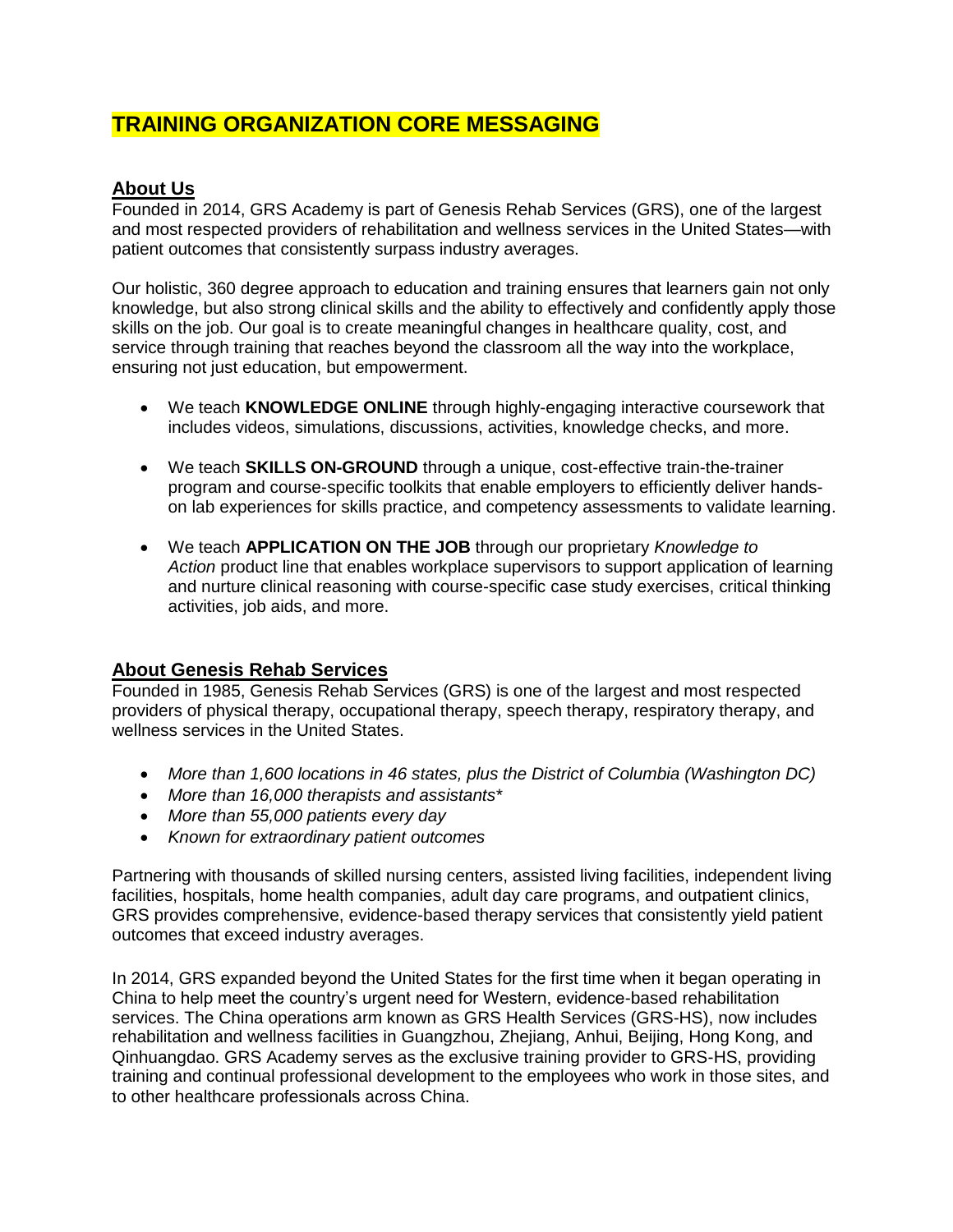## **Why GRS Academy?**

As the worldwide training arm of Genesis Rehab Services, GRS Academy understands healthcare training needs from the inside out. Our progressive training model equips learners with the relevant knowledge and skills they need to provide high-quality care and fuel business success in today's rapidly-evolving healthcare industry.

Here are just a few of the things that set GRS Academy apart:

### **Created by a U.S. Industry Leader**

Founded more than 30 years ago, Genesis Rehab Services is one of the largest and most respected providers of rehabilitation and wellness services in the United States with patient outcomes that consistently exceed industry averages. Our programs teach the same evidence-based approaches that have made GRS a U.S. industry leader.

# **Developed and Taught by Healthcare Professionals**

Our curriculum developers and instructors are not strictly academics. They are practitioners with years of hands-on healthcare experience. They understand the real-world needs of today's patients and healthcare organizations—ensuring our curriculum is relevant and realistic.

## **Reaches Beyond the Online Classroom**

While trainings offered by most other providers are entirely online, ours extend well beyond the online classroom all the way into the workplace. Our cost-effective train-thetrainer model and Knowledge to Action toolkits enable organizations to conveniently deliver on-ground and on-the-job training that complements our online courses ensuring learners gain not only knowledge but also strong clinical skills and the ability to confidently apply those skills on the job.

#### **Interdisciplinary Rather than Individual**

While other training providers focus on helping individual learners gain new knowledge within a discrete discipline, GRS Academy focuses on building awareness and synergies across the entire interdisciplinary team, to more fully impact organizational behavior and outcomes. Our courses teach learners about their unique roles, and the roles of their colleagues, while providing opportunities to practice applying skills with other members of the interdisciplinary team.

#### **Requires Active Engagement**

Most training providers offer courses that are entirely video- and slide-based. Learners sit passively through hours of video and power point slides and, not surprisingly, often lose interest and tune out—ultimately absorbing very little. But our trainings offer a wide variety of activities—including games, simulations, discussions, and more—to keep learners interested while requiring their active participation and mental engagement.

#### **Interactive Rather Than Solitary**

Our programs allow learners to progress at their own pace in an "asynchronous" fashion—yet we have created a learner experience that is anything but lonely. Unlike other programs that learners must complete entirely in isolation, our online courses include frequent interaction with other learners and are actively facilitated by experienced healthcare practitioners.